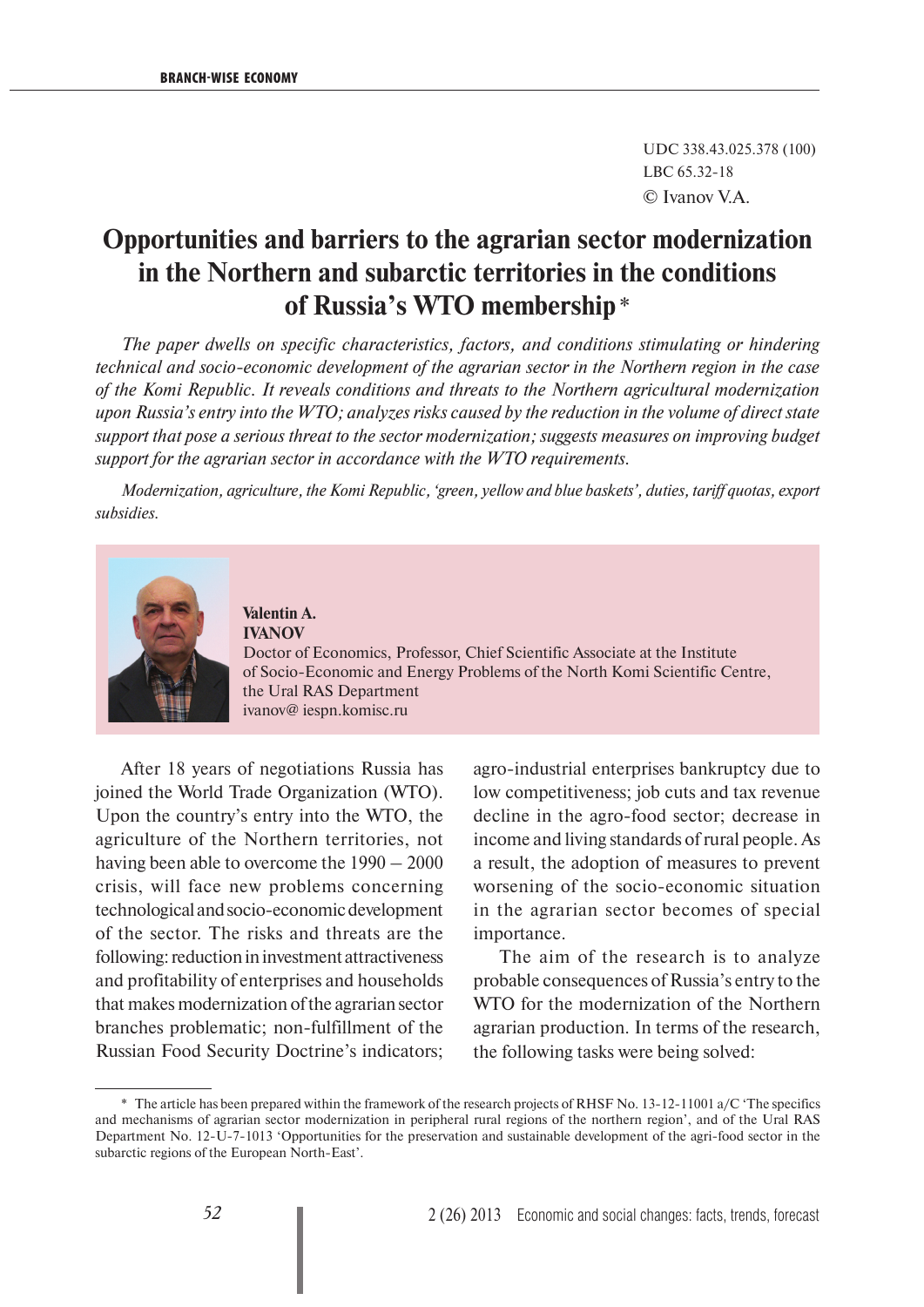1. To consider the specifics of modernization processes in the agrarian sector in the case of the Komi Republic.

2. To reveal risks and threats to the agricultural modernization owing to the reduction in the volume of direct state support.

3. To offer measures on adaptation of the agrarian sphere to the WTO conditions.

**Specific characteristics, factors, and conditions of the agrarian sector modernization.**

The relevance and importance of agricultural modernization of the Northern and subarctic territories is determined by the expanding of local environmentally-preferable food products, efficient use of productive potential, solving of the issue concerning the native population employment, increase in the living standard of the rural community. During the period of economic and agrarian transformations the degradation of land, logistics, and human resource potentials was observed in the area, with the reduction in the areas planted, the cattle population, the number of agricultural workers, all types of agricultural production. About two-thirds of agrarian enterprises in the remote rural areas of the Komi Republic are financially unsustainable. Agrarian economic entities have no access to financial markets. At present, the majority of remote agrarian enterprises and (peasant) farms have lost their economic and social sustainability. Actual tendencies taking place in the agrarian sector may lead to its liquidation and decrease in rural territories inhabitable for centuries. Agricultural modernization with the application of the latest technologies is the key direction to exit the crisis. At the moment, primitive methods and technologies are domineering in agricultural organizations, (peasant) farms and rural households; obsolete plant species and cattle strains, imperfect organization and management forms are used, as well.

In the narrow sense, modernization is understood as enhancement, improvement, renewal of an object, its adjustment to conform

to the new requirements and norms, technical specifications, quality factors. Machinery, equipment, technological processes are primarily exposed to modernization [7, p. 198; 11, p. 439].

In the broader sense, modernization defines a political and economic strategy, aimed at a rapid change of technological, economic and socio-political conditions for the functioning of an economy in order to boost its technological and social dynamism and economic competitiveness [1, p. 3].

According to the classic modernization theory, modernization is the transition from a traditional society to the modern, fundamentally different innovation-oriented society [10, p. 192].

Innovation modernization of the agrarian sphere contemplates the use of technological, selective-genetic, business, social and environmental innovations. The purpose of modernization is to create long-term preconditions for sustainable rural development and to raise the living standards and quality of life of the rurals.

Let us consider specific characteristics and main factors contributing or hampering modernization processes in agriculture. The northern agrarian production incurs great expenses and entails a high degree of risk that makes private investors not interested in investing capital in its development. At this point, the invisible hand of the market, market mechanisms are not able to ensure the effective functioning and modernization of the agro-producing economy. Agriculture and traditional industries in the North, so as the social sphere, cannot develop without state support.

The argument against local product development policy, due to the high cost of agriculture in terms of government policy, can not be acknowledged sufficient enough. The Komi Republic has such possibilities favorable for agriculture as agro-environmental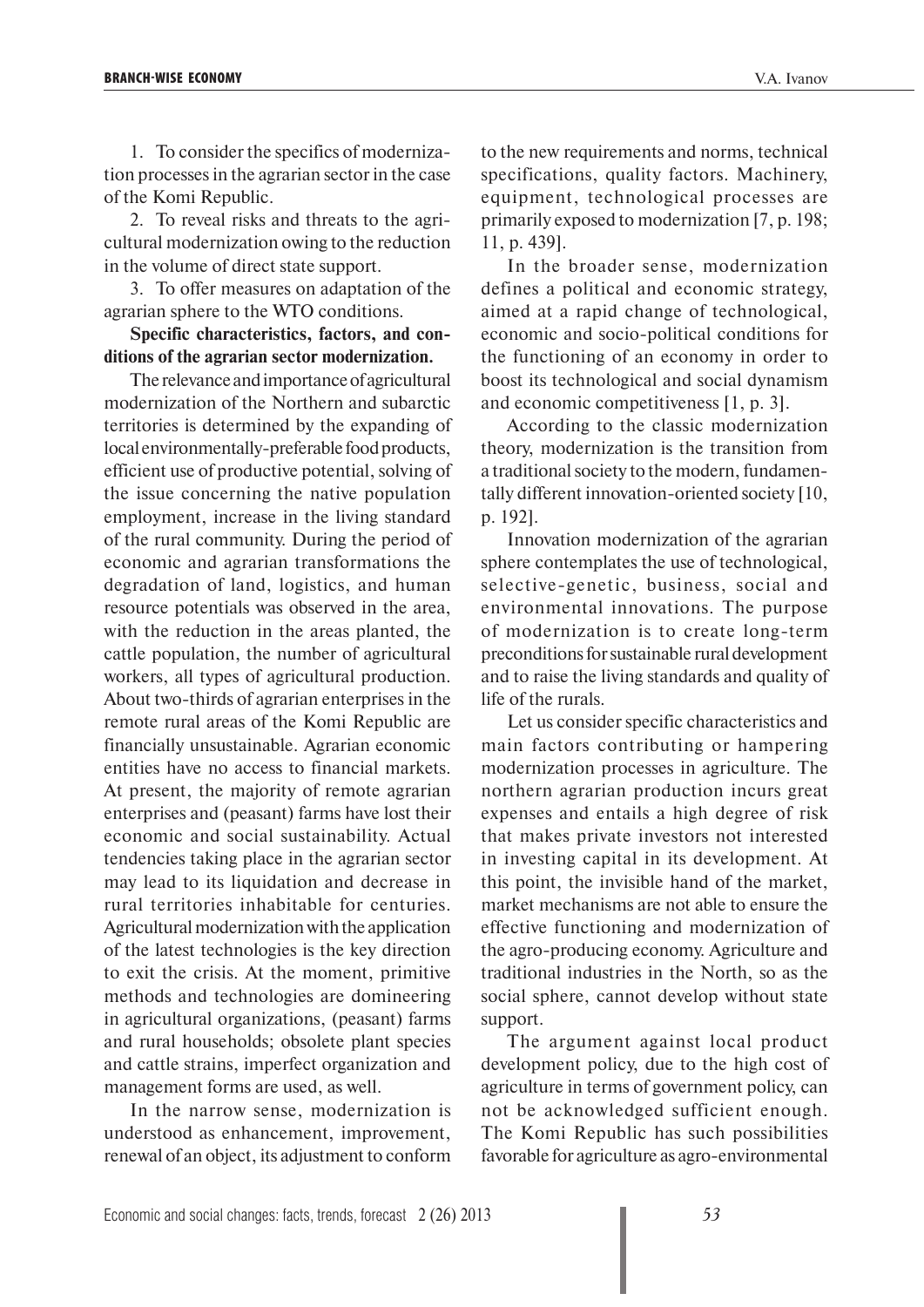(natural moistening, long daylight hours during vegetation period, large areas of natural forage lands) and economic potentials that allow efficient production of potato, range of locally grown vegetables, whole milk and sour-milk products, eggs. Rural areas have capacities for organic food production and the corresponding market segment formation. A sort of rental income can be received from the realization of environmentally friendly products. The products of traditional industries (reindeer herding, fishing, hunting, gathering of wild mushrooms and berries) are competitive not only in the regional, but also in the national and international markets.

Socio-economic factors and conditions, negatively affecting the modernization of agricultural production include:

1. Population decrease due to an outflow and natural loss. Over the last 20 years the rural population has decreased by more than a third; the mortality rate in rural areas exceeds the birth rate by 1.2 times.

2. Low incomes of the rural population, a significant wage gap between workers in agriculture, forest and other industries (employed rural population lives below the poverty line). In 2011, the average monthly wage in agriculture amounted to 56% of the Republic-averaged salary. Average annual income is particularly low in peripheral rural areas: agro-production salaries are below subsistence level of the working age population in Izhemsky, Koygorodsky, Troitsko-Pechorsky, Udorsky, Ust-Kulomsky, Ust-Udinsky districts.

3. High level of unemployment in rural areas (15%) and poor social protection of the rurals.

4. Shortage of skilled personnel, low level of management, particularly in peripheral regions. While in the 1980s, there was an average of 8 specialists with higher education and 40 specialists with secondary professional education per one sovkhoz (state farm), at present there is only one specialist with higher and 5

specialists with secondary professional education per one farm. 27% out of employees holding positions of managers and specialists were without higher or secondary professional education; 57% out of middle managers. At the beginning of 2012, the share of managers with higher education amounted to 32%. (Note that in Russia 68% of farm managers have higher education, and in the Republic of Belarus their number is 92% [3, p. 21]). In 2011, only five specialists graduated in the reporting year were hired by farms in peripheral areas; the share of farm managers and specialists under 30 years of age is only 2%. A similar situation is observed throughout the Republic (12%). In addition, the qualification and workers training level is low. Thus, according to the questionnaire survey conducted in 2012, out of 64 livestock farmers in Udorsky and Ust-Kulomsky districts only one was given the title 'First-rank Master in livestock', and only five were marked as Second-rank Masters. During the years of reforms, the number of employees in agrarian production decreased 8 times, with more than 10 thousand exiting farms.

5. A significant lag of social infrastructure development and provided service quality between rural areas and the city. The absence of sanitation facilities is characteristic of individual housing in the countryside. The share of failing and old housing stock makes 22% as compared to 9% in the city. The number of water-supplied rural houses is three times less than in the city, the quantity of houses supplied with central heating is three times, with gas – two times, hot water – nine times, bathrooms – eight times less in comparison to the city. The share of failing and old housing stock is particularly high in such remote areas as Troitsko-Pechorsky (41%), Koygorodsky (35%), Ust-Kulomsky districts (34%) [9, p. 145].

6. Low transport accessibility and low possibilities for receiving basic social benefits (health, education, culture, welfare services) of the rural population. Roads are extremely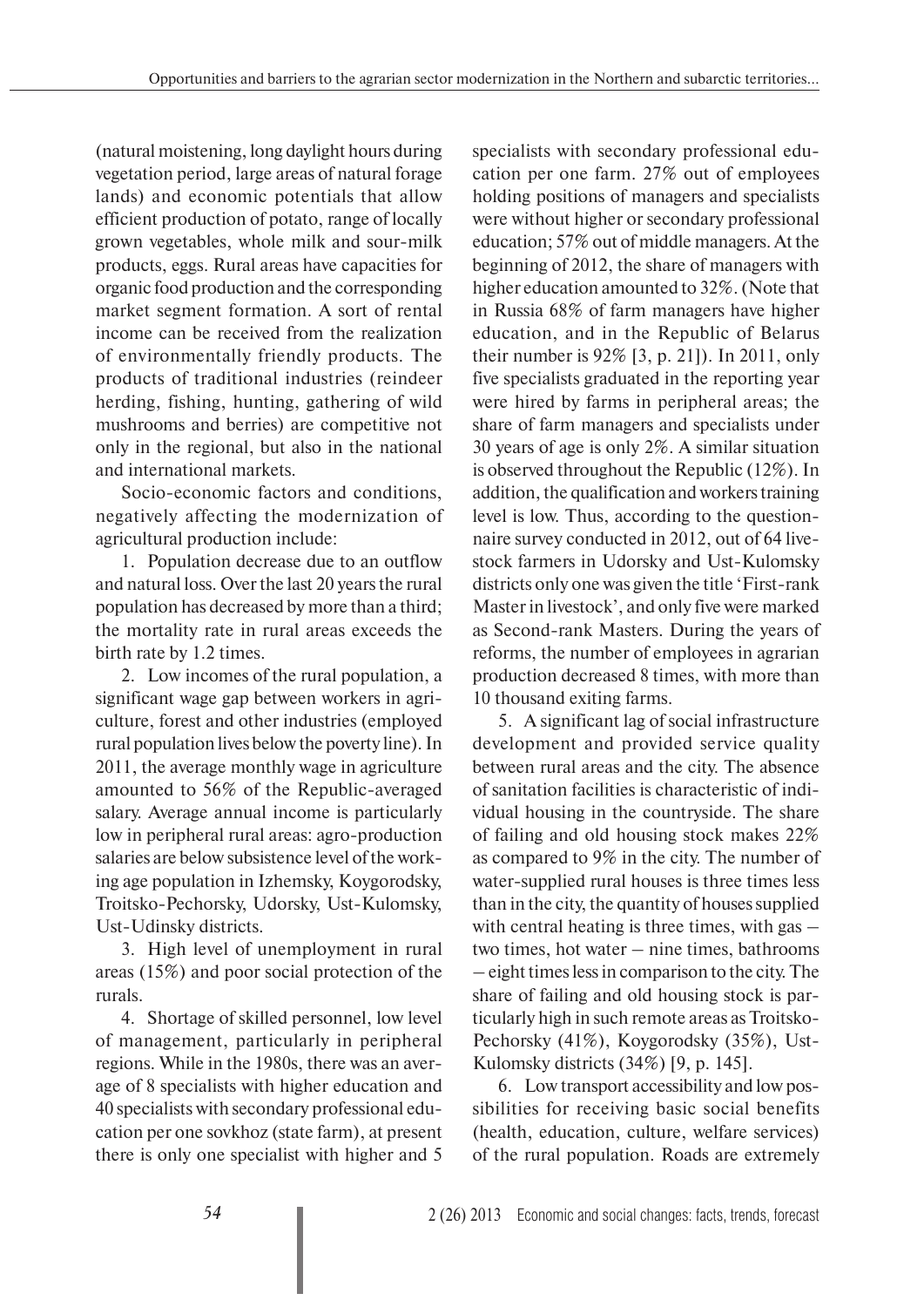poorly maintained in remote rural areas: out of six peripheral districts, only two (Koygorodsky and Ust-Kulomsky) are linked to the city of Syktyvkar by hard surface roads. Over the 20-year period, the number of pre-school institutions has decreased by 45%, of educational institutions – by 33%, of hospitals – by 50%, culture and leisure establishments – by 24%. Rural supply of doctors is three times less and of medical staff two times less than the urban one.

7. A significant decrease in the output of major agricultural products, particularly on collective farms. During the period of market reforms milk production on farms has dropped 5.3 times, beef  $-13.5$  times, pork  $-4.5$  times, potato  $-14.5$  times, vegetables  $-4$  times.

8. The territory of farmlands during the period has declined 1.8 times, of the areas planted  $-2.5$  times, the cattle population decreased 4.5 times, and the number of swine dropped 5.5 times. The tractor fleet decreased 5.6 times, the volume of generating capacities – 5.1 times. Livestock capital goods are 80% outworn. Due to unprofitability of potato, vegetables, and beef production, as well as low profitability of other product types there is the lack of own financial resources for the modernization of plant growing and cattle breeding sectors.

9. Existing volume of state support provided to the agrarian sphere in rural peripheral areas makes impossible not only its development on an innovation basis, but also restraining of production decline. In 2011, only 9.9 percent (123.5 million rubles) out of the total subsidies (1253.5 million rubles) were allocated to the agrarian sector of the Komi Republic, and agriculture in peripheral areas, whereas their share in the volume of gross agricultural production made 18.5%.

Upon Russia's entry into the WTO new problems regarding modernization of agriculture in the northern and subarctic territories will arise.

Conditions, risks and threats of Russia's accession to the WTO for the agrarian sector modernization.

Having joined the WTO, Russia undertook a number of commitments on state support provided to agricultural sector, as well as export and import duties, tariff quotas, export subsidies.

Threats related to the customs tariff regulation, above all, concern tariffs reduction on agricultural products and food from the current 15.6% to 11.3% by the end of the transition period (the year 2018). According to academic agricultural economists [3, 4, 6, 11], serious negative effects from tariff reductions are expected in the pork and beef market. Our country undertook to reduce customs tariffs on live swine from 40% to 5%. As for the pork imports within the quota, duty will fall from the current 15% to 0%. Further reduction in the quota amount is banned.

Growing prices for energy and other material support, reducing agricultural producers' income, pose a serious threat to agriculture, thus, limiting their possibility to carry out modernization and innovative development. Prior to joining the WTO, the state each year partially compensated through direct subsidies losses stemming from a price disparity between agricultural and industrial production.

State support is important in the development of the agrarian sector. Therefore, the support proportions are the main tradeable subject of agriculture agreements. Having become a WTO member, Russia with its regions should adhere to the restrictions concerning budget support of the branch and to changes in subsidized direction. The level of support, approved under the WTO, is divided into three types, defined as 'green, yellow (amber) and blue baskets', depending on the trade distorted impact degree.

The 'green basket' comprises the support measures, having no negative impact on trade: promoting the restructuring of agricultural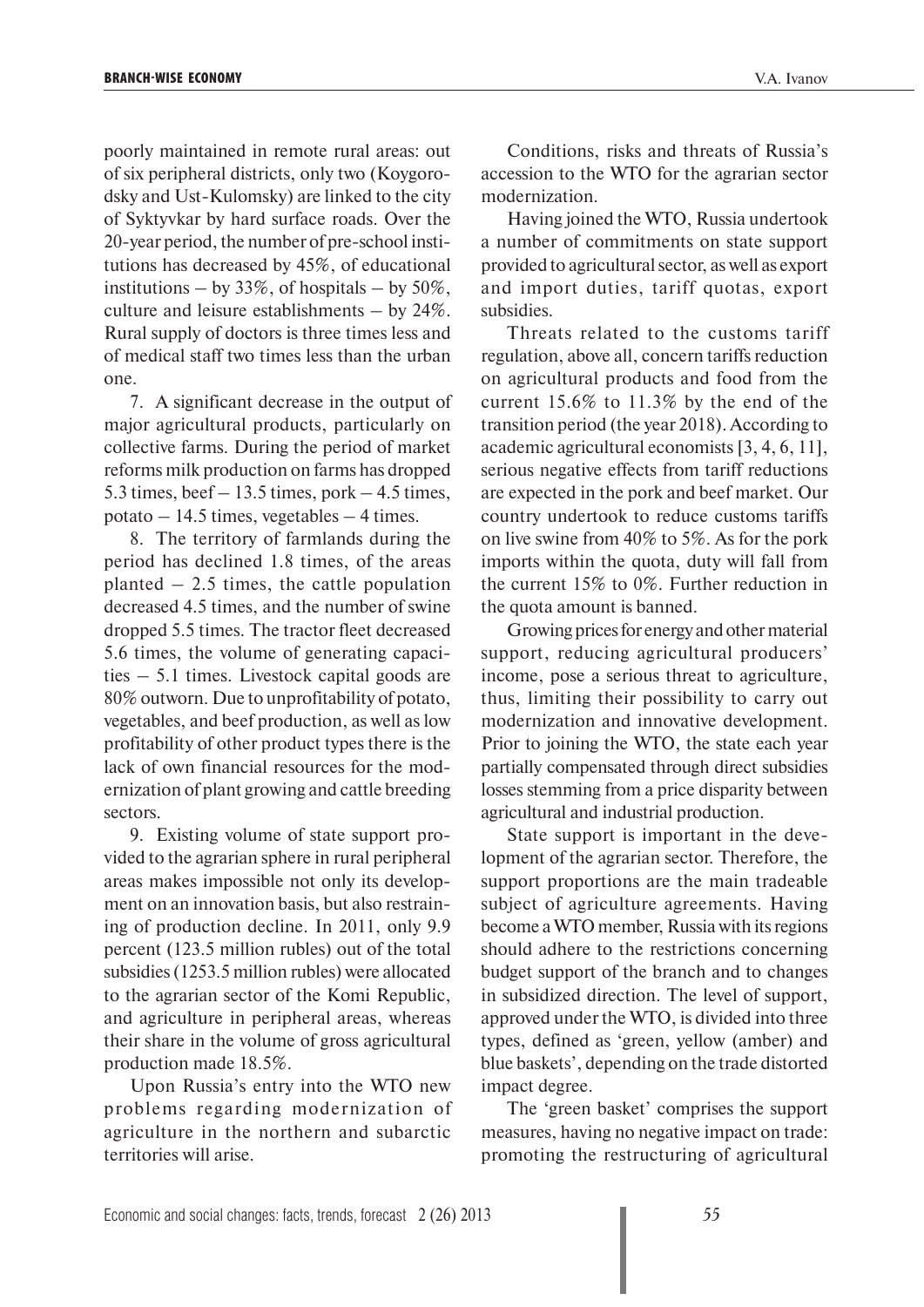production and the development of the agroindustrial complex infrastructure; plants and animals disease prevention, pests control, veterinary measures; research activities and personnel training; information and consulting services for agricultural producers; marketing, direct payments to producers, income support, separated from production; income insurance and crop insurance programme; disaster recovery; regional aid programme; ecological and regional agricultural sector support programmes; income support, not related to production, etc. 'Green basket' measures can be used without restrictions.

The 'yellow basket' comprises measures distorting the market. Their initial and finite scale and reduction rates up to the level agreed during negotiations. Commitments under the 'yellow basket' measures are fixed on the list for each WTO member in the form of aggregate measures of support (AMS). 'Yellow basket' subsidies include product and non-product support measures. Product support measures include support for market prices of specific products; subsidies per production unit, per livestock unit, per unit area, etc.; partial compensation of expenses for material and technical resources purchase (combination fodder, mineral fertilizers, fuels and lubricants, etc). Non-product measures include subsidizing the repayment of bank credit interest rates, partial compensation of costs on material and technical resources, etc.

However there is an exception to these regulation rules. The country, which is a WTO member has the right not to undertake obligations to restrict the volume of support provided within the 'yellow basket', if the amount of such support does not exceed 5% of the value of agricultural production. This is the so-called de minimis rule [4, p. 7].

The 'blue basket' comprises budgetary payments to limit agricultural production. These payments are not subject to compulsory reduction, if based on fixed areas and yields, a fixed livestock number.

At the initial stage of the negotiations on the country's accession to the WTO, Russia determined the level of state support for agriculture as 89 billion dollars (corresponding to 1989 – 1991 annual average subsidies rate). Subsequently, Russian delegation has been gradually receding from original positions – first, up to 36 billion dollars, then to 16 billion dollars [14]. In compliance with the agreement, the level of direct state support in Russia is to be 9 billion dollars by 2013 with consequent equal parts reduction to 4.4 billion dollars by 2018. Such amount of subsidies for Russian agriculture is extremely low, as compared with developed countries, due to low bioclimatic potential, lack of proper technical equipment and obsolete technologies. The permitted level of support to agriculture in the EU is 98.8 billion dollars, in Japan – 39.6 billion dollars, in Switzerland – 3.9 billion dollars, in Norway – 2.0 billion dollars. Support provided per hectare of ploughland in Russia is 7.6 times lower than in the United States, 10.3 times lower than in China, 13 times lower than in the EU, 41.1times lower than in Norway, 55.7 times lower than in Japan [3, p. 4, 6]. Per capita budget support level in the EU is 6.9 times, in the United States – 7.7 times, in Japan – 8.3 times, in the Republic of Korea – 9.4 times, in Norway – 13.6 times, in Iceland – 14.9 times, in Switzerland – 15.5 times higher than in Russia. While in economically developed countries, the level of budget support of farmers relative to production costs makes 32%, in EU – 35%, in Russia it accounts for only 6.9% [12, p. 29]. Such low budget support restrains the modernization and innovation development of domestic agriculture, and makes it impossible to eliminate a significant gap in labour productivity level between Russia and highly developed countries.

Russia's entry into the WTO will oblige the country to follow the rules of agricultural subsidies, stipulated by the WTO agreements. Thereby, it is interesting to consider the volume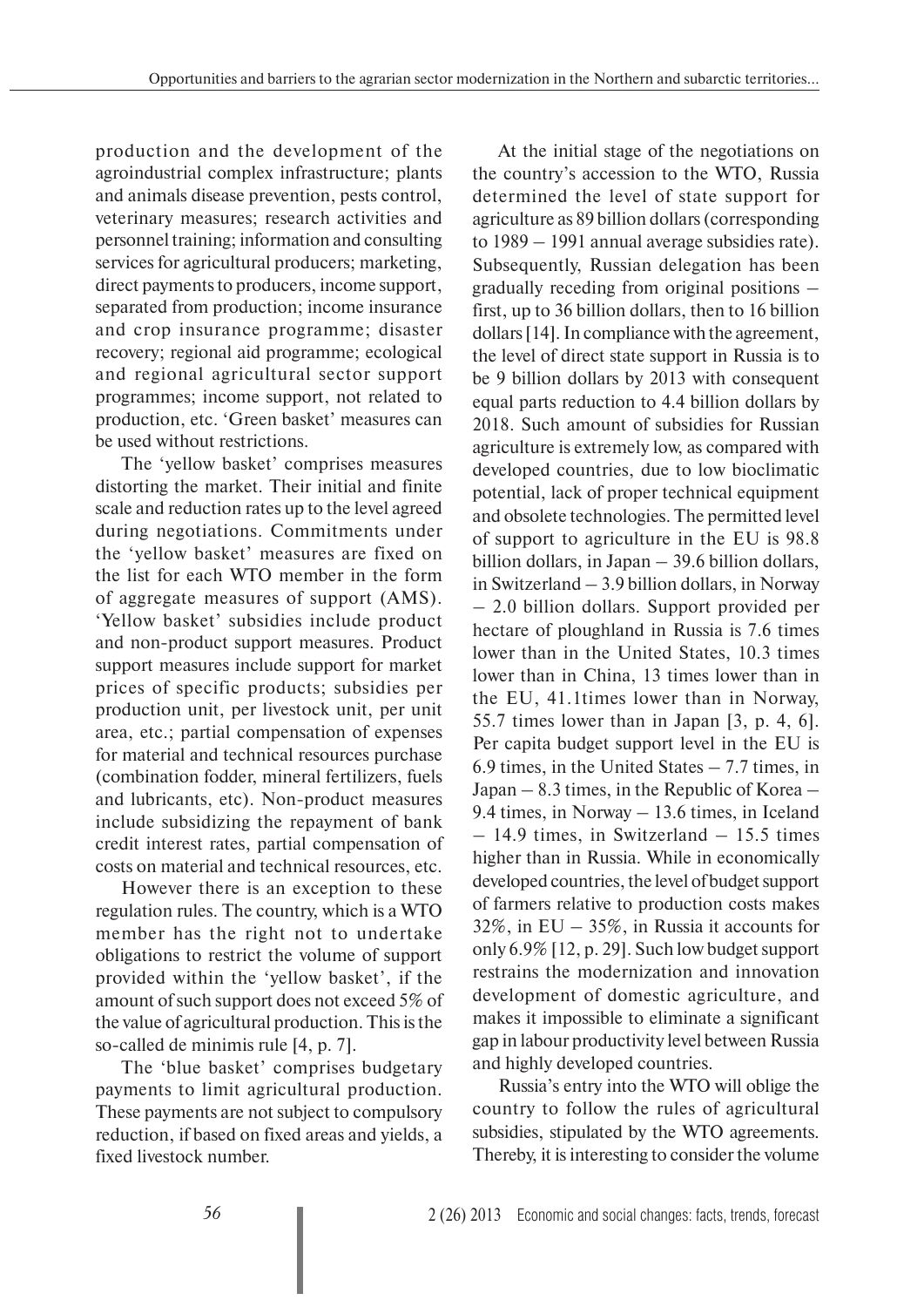of budget allocations in Russia for implementation of the State Programme for Development of Agriculture and Regulation of Agricultural Commodities Markets in 2013 – 2020.

The forecast estimate of the federal budget expenditures, consolidated expenditures of the RF constituent entities for the State Programme implementation are given in *tables 1, 2*.

| Table 1. The volume and structure of budget support for implementation       |
|------------------------------------------------------------------------------|
| of the State Programme on Agriculture Development and Agricultural Products, |
| Raw Materials and Food Markets Regulation for 2013 - 2020, billion rubles    |

| Years                 | <b>Federal Budget</b> | Consolidated budgets of the RF constituent entities | Total |  |  |  |  |  |
|-----------------------|-----------------------|-----------------------------------------------------|-------|--|--|--|--|--|
| <b>Billion rubles</b> |                       |                                                     |       |  |  |  |  |  |
| 2013                  | 159.0                 | 80.0                                                | 239.0 |  |  |  |  |  |
| 2014                  | 161.9                 | 74.9                                                | 236.8 |  |  |  |  |  |
| 2015                  | 175.4                 | 87.8                                                | 263.2 |  |  |  |  |  |
| 2016                  | 186.1                 | 94.1                                                | 280.2 |  |  |  |  |  |
| 2017                  | 194.7                 | 99.5                                                | 294.2 |  |  |  |  |  |
| 2018                  | 203.6                 | 106.9                                               | 310.5 |  |  |  |  |  |
| 2019                  | 211.2                 | 112.9                                               | 324.1 |  |  |  |  |  |
| 2020                  | 217.9                 | 120.7                                               | 338.6 |  |  |  |  |  |
| $\frac{0}{0}$         |                       |                                                     |       |  |  |  |  |  |
| 2013                  | 66.5                  | 33.5                                                | 100   |  |  |  |  |  |
| 2014                  | 68.4                  | 31.6                                                | 100   |  |  |  |  |  |
| 2015                  | 66.6                  | 33.4                                                | 100   |  |  |  |  |  |
| 2016                  | 66.4                  | 33.6                                                | 100   |  |  |  |  |  |
| 2017                  | 66.2                  | 33.8                                                | 100   |  |  |  |  |  |
| 2018                  | 65.6                  | 34.4                                                | 100   |  |  |  |  |  |
| 2019                  | 65.2                  | 34.8                                                | 100   |  |  |  |  |  |
| 2020                  | 64.4                  | 35.6                                                | 100   |  |  |  |  |  |

Table 2. Budget ensuring for implementation of the State Programme on Agriculture Development and Agricultural Products, Raw Materials and Food Markets Regulation for 2013 – 2020, billion rubles

| Sub-programme, programme                                                                                          | 2012                     | 2013  | 2014  | 2015  | 2016  | 2017  | 2018  | 2019  | 2020  |
|-------------------------------------------------------------------------------------------------------------------|--------------------------|-------|-------|-------|-------|-------|-------|-------|-------|
| Total budget expenditures                                                                                         | 228.7                    | 239.0 | 236.8 | 263.2 | 280.2 | 294.2 | 310.5 | 324.1 | 338.6 |
| Including, development of crops production, proces-<br>sing and marketing of plant products subindustry,<br>total | 57.7                     | 65.1  | 61.8  | 70.3  | 79.2  | 88.2  | 98.2  | 104.9 | 110.8 |
| Federal budget                                                                                                    | 40.2                     | 45.9  | 43.4  | 47.3  | 53.7  | 60.2  | 67.3  | 72.7  | 76.1  |
| Consolidated budgets of the RF subjects                                                                           | 17.5                     | 19.2  | 18.4  | 23.0  | 25.5  | 28.0  | 30.9  | 32.2  | 34.7  |
| Development of livestock-breeding, processing and<br>marketing of livestock products                              | 76.4                     | 87.4  | 92.3  | 102.6 | 102.1 | 100.8 | 98.2  | 96.0  | 94.9  |
| Federal budget                                                                                                    | 50.4                     | 57.8  | 61.9  | 67.3  | 66.6  | 65.2  | 62.4  | 59.9  | 58.3  |
| Consolidated budgets of the RF subjects                                                                           | 26.0                     | 29.6  | 30.4  | 35.3  | 35.5  | 35.6  | 35.8  | 36.1  | 36.6  |
| Development of beef cattle industry, total                                                                        |                          | 10.9  | 11.3  | 12.6  | 13.2  | 13.8  | 14.4  | 15.0  | 15.7  |
| Federal budget                                                                                                    | $\overline{\phantom{a}}$ | 6.8   | 7.1   | 7.7   | 8.0   | 8.4   | 8.7   | 9.1   | 9.5   |
| Consolidated budgets of the RF subjects                                                                           |                          | 4.1   | 4.2   | 4.9   | 5.2   | 5.4   | 5.7   | 5.9   | 6.2   |
| Support of small forms of business, total                                                                         | 15.1                     | 10.2  | 10.2  | 11.6  | 12.1  | 12.5  | 13.1  | 13.7  | 14.2  |
| Federal budget                                                                                                    | 11.2                     | 8.6   | 8.6   | 9.9   | 10.4  | 10.8  | 11.3  | 11.8  | 12.3  |
| Consolidated budgets of the RF subjects                                                                           | 3.9                      | 1.6   | 1.6   | 1.7   | 1.7   | 1.7   | 1.8   | 1.9   | 1.9   |
| Technical and technological modernization and inno-<br>vation development, total                                  | 16.0                     | 2.0   | 2.0   | 4.3   | 5.3   | 5.4   | 5.6   | 5.7   | 5.9   |
| Federal budget                                                                                                    | 12.0                     | 2.0   | 2.0   | 3.3   | 3.2   | 3.2   | 3.3   | 3.3   | 3.4   |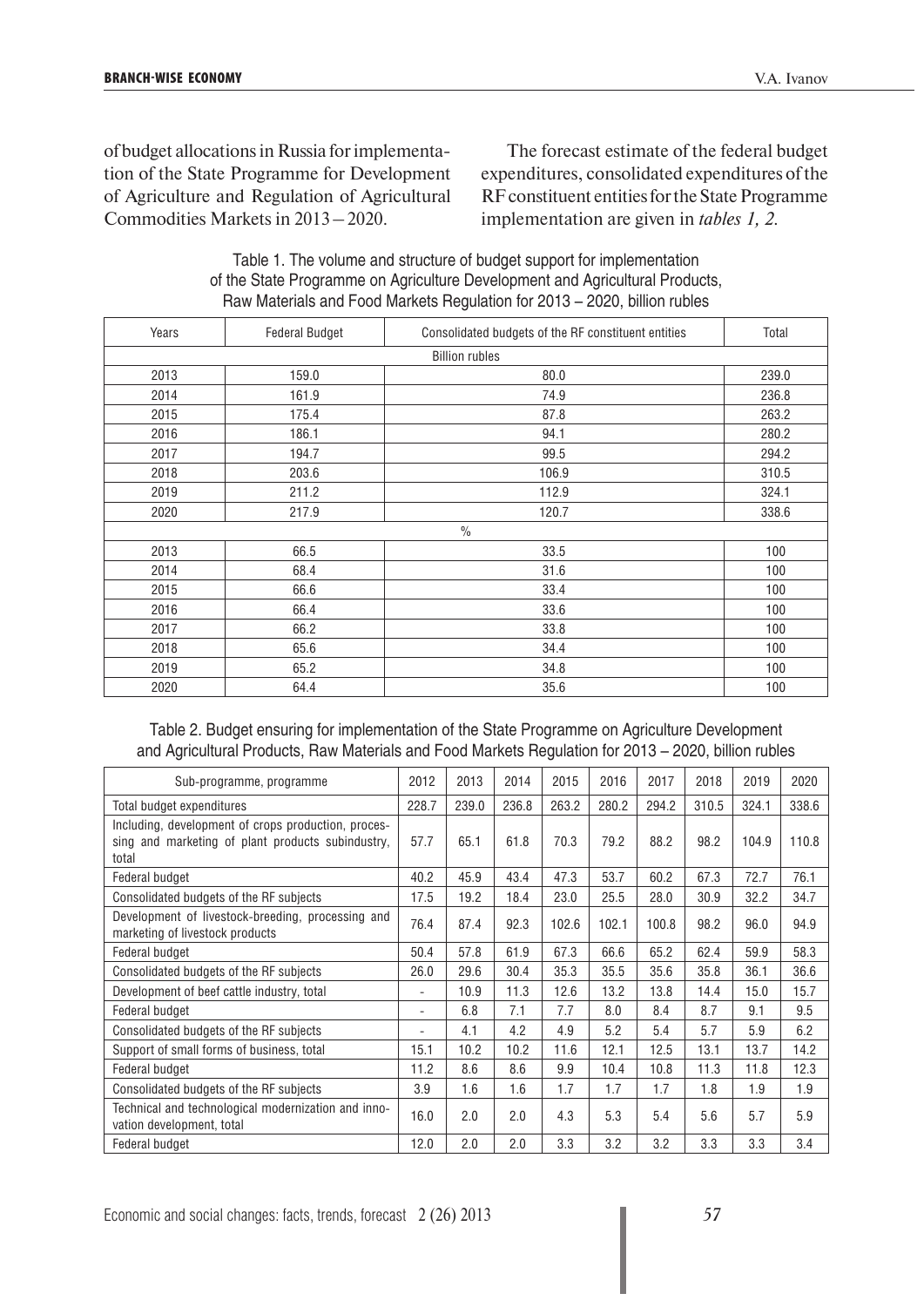| Consolidated budgets of the RF subjects                                                                                                                                            | 4.0                      |                          | ÷,             | 1.0                      | 2.1                      | 2.2            | 2.3                      | 2.4                          | 2.5                      |
|------------------------------------------------------------------------------------------------------------------------------------------------------------------------------------|--------------------------|--------------------------|----------------|--------------------------|--------------------------|----------------|--------------------------|------------------------------|--------------------------|
| Ensuring the State Programme implementation (fede-<br>ral budget)                                                                                                                  | 21.2                     | 21.7                     | 22.7           | 22.1                     | 25.2                     | 26.2           | 27.1                     | 28.3                         | 29.1                     |
| Budget expenditures on sub-programmes, total                                                                                                                                       | 186.4                    | 197.3                    | 200.3          | 223.5                    | 237.1                    | 246.9          | 256.7                    | 263.6                        | 270.6                    |
| Federal budget                                                                                                                                                                     | 135.0                    | 142.8                    | 145.7          | 157.6                    | 167.1                    | 174.0          | 180.2                    | 185.1                        | 188.7                    |
| Consolidated budgets of the RF subjects                                                                                                                                            | 51.4                     | 54.5                     | 54.6           | 65.9                     | 70.0                     | 72.9           | 76.5                     | 78.5                         | 81.9                     |
| Programme 'Social Development of villages', total                                                                                                                                  | 20.6                     | 22.0                     | $\overline{a}$ | $\overline{a}$           | L.                       | $\overline{a}$ | $\overline{a}$           | L.                           | $\overline{a}$           |
| Federal budget                                                                                                                                                                     | 8.7                      | 9.0                      | $\overline{a}$ | ٠                        | $\overline{\phantom{a}}$ |                | $\overline{\phantom{0}}$ | $\qquad \qquad \blacksquare$ | $\overline{\phantom{a}}$ |
| Consolidated budgets of the RF subjects                                                                                                                                            | 11.9                     | 13.0                     | L,             | $\overline{\phantom{a}}$ | $\overline{\phantom{a}}$ |                | $\overline{\phantom{a}}$ | L,                           | $\overline{\phantom{a}}$ |
| Programme 'Sustainable Development of Rural Ter-<br>ritories in 2014 – 2017 and up to 2020' (draft), total                                                                         | $\overline{\phantom{a}}$ | $\overline{\phantom{a}}$ | 22.1           | 22.1                     | 26.3                     | 29.7           | 35.4                     | 41.3                         | 48.0                     |
| Federal budget                                                                                                                                                                     | $\overline{\phantom{a}}$ | ٠                        | 9.0            | 9.0                      | 10.6                     | 11.9           | 14.2                     | 16.5                         | 19.2                     |
| Consolidated budgets of the RF subjects                                                                                                                                            | $\overline{\phantom{a}}$ | $\overline{\phantom{a}}$ | 13.1           | 13.1                     | 15.7                     | 17.8           | 21.2                     | 24.8                         | 28.8                     |
| Programme 'Preservation and Restoration of Soil<br>Fertility of Agricultural Lands and Agro-landscapes as<br>Russia's National Patrimony for 2006 - 2010 and up<br>to 2013', total | 21.7                     | 19.7                     |                |                          |                          |                |                          |                              |                          |
| Federal budget                                                                                                                                                                     | 10.9                     | 7.2                      | L,             |                          |                          |                |                          |                              |                          |
| Consolidated budgets of the RF subjects                                                                                                                                            | 10.8                     | 12.5                     | ۰              |                          |                          |                |                          |                              |                          |
| Programme 'Development of Agricultural Lands Rec-<br>lamation in 2014-2020' (draft), total                                                                                         | $\overline{\phantom{a}}$ | $\overline{a}$           | 14.4           | 17.6                     | 16.8                     | 17.6           | 18.4                     | 19.2                         | 20.0                     |
| Federal budget                                                                                                                                                                     | L,                       | $\overline{a}$           | 7.2            | 8.8                      | 8.4                      | 8.8            | 9.2                      | 9.6                          | 10.0                     |
| Consolidated budgets of the RF subjects                                                                                                                                            |                          |                          | 7.2            | 8.8                      | 8.4                      | 8.8            | 9.2                      | 9.6                          | 10.0                     |
| Source: the State Programme for Agriculture Development and Agricultural Products, Raw Materials and Food Markets Regulation for<br>$2013 - 2020$ .                                |                          |                          |                |                          |                          |                |                          |                              |                          |

As can be seen, during the first year of the Programme implementation (2013) the volume of budget allocations will make 239 billion rubles, i.e. 8 billion dollars; during the second year the volume will amount to 236.8 billion rubles and 7.2 billion dollars respectively. In 2018, 310.5 billion rubles are planned to be allocated for the State Programme implementation in 2018, and 338.6 billion rubles in 2020. The Programme envisages the total state budget allocations in 2013 – 2020 at 2286.6 billion rubles, including 1509.8 billion rubles (66% of all expenditures) out of the federal budget funds; 776.8 billion rubles (34%) out of the funds from the consolidated budgets of the RF constituent entities. The share of the consolidated budgets of the RF subjects will grow from 33.5% in 2013 up to 35.6% in 2020.

According to the calculations made on the basis of the volume of budget expenditures for the State Programme implementation, state support within 'the yellow basket' is set at 4.8 up to 5.3 billion dollars for the  $2013 - 2016$ period *(tab. 3)*, i.e.  $1.2 - 1.9$  times lower as compared to the obligations, provided under the conditions of the accession to the WTO. In 2017 'the yellow basket' financing will exceed the permitted level by  $4\%$ , in  $2018 -$  by  $30\%$ , and in 2020 – by 34%.

End of table 2

This situation requires development of a new system of support for agriculture. To accelerate the rate of technical and technological upgrade, to boost investment opportunities of the industry in the  $2013 - 2016$  period of the programme implementation, it is expedient to enhance the growth of state support volume up to the level permitted by the WTO conditions. Starting from 2017, when it will be impossible to increase direct state support volume (i.e. so-called 'yellow basket'), budget allocations volume might be boosted through subsidies per one hectare of crops or per a head of cattle, in compliance with the WTO conditions.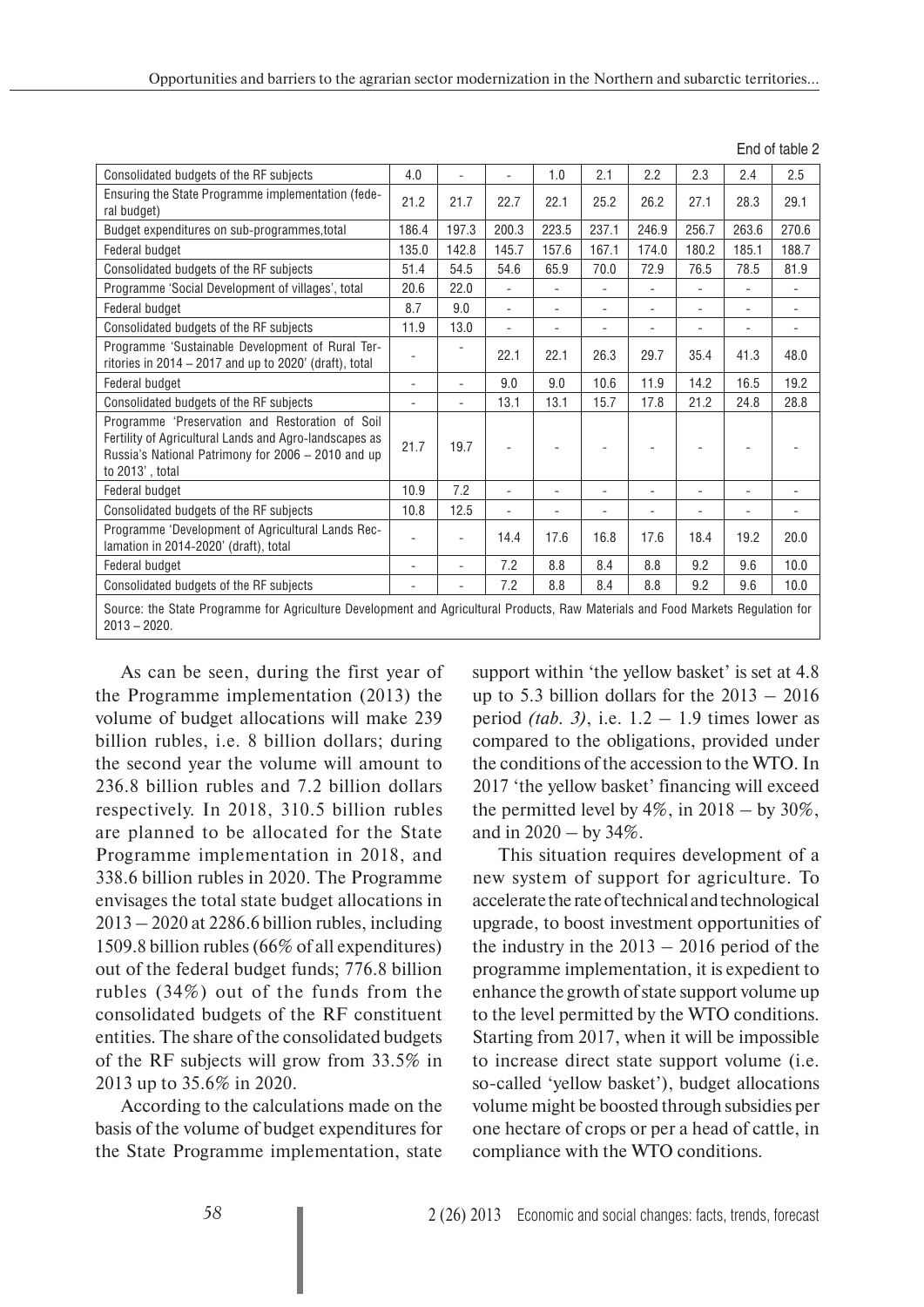| Indicator                                         | 2012 | 2013 | 2014 | 2015 | 2016 | 2017 | 2018 | 2019 | 2020 |
|---------------------------------------------------|------|------|------|------|------|------|------|------|------|
| 'Green basket'                                    | 3.1  | 3.2  | 3.2  | 3.7  | 4.0  | 4.2  | 4.7  | 5.0  | 5.4  |
| 'Yellow basket'                                   | 4.5  | 4.8  | 4.7  | 5.1  | 5.3  | 5.6  | 5.7  | 5.8  | 5.9  |
| Total                                             | 7.6  | 8.0  | 7.9  | 8.8  | 9.3  | 9.8  | 10.4 | 10.8 | 11.3 |
| Permitted level of support within 'Yellow basket' |      | 9.0  | 8.1  | 7.2  | 6.3  | 5.4  | 4.4  | 4.4  | 4.4  |

Table 3. State support for agriculture in Russia for 2012 – 2020, billion rubles

Let us examine the current situation concerning state support for agriculture in the Northern zone and its impact on the profitability level in the case of the Komi Republic. The implementation of the priority national project 'Development of agro-industrial complex' contributed to a significant state support increase. State support for agriculture in the Komi Republic grew 1.8 times in 2011 as of 2006-level and made 1038.6 million rubles. The State Programme 'Agriculture Development and Agricultural Products, Raw Materials and Food Markets Regulation, Fishery Complex Development in the Komi Republic for 2013- 2020' envisages the allocation of 1510.2 million

rubles to agricultural complex in 2013, 1544.4 million rubles in 2014, 1590.1 million rubles in 2015. *(fig. 1)*.

State support is mainly provided out of the regional budget. In 2011, 83.5% of subsidies were allocated from the budget of the Komi Republic, 13.8% out of the federal budget, and 2.7% out of the local budget. The programme on the development of the agro-food complex in the Republic up to 2020 envisages the ratio increase in favor of the regional budget. Thus, in 2013 – 2015 the forecast estimate of the subsidies share out of the Komi Republic budget will make 91.4%, 8.2% out of the federal budget, and 0.4% out of local budgets.



Figure 1. State support volume for implementation of the State Programme on Agriculture Development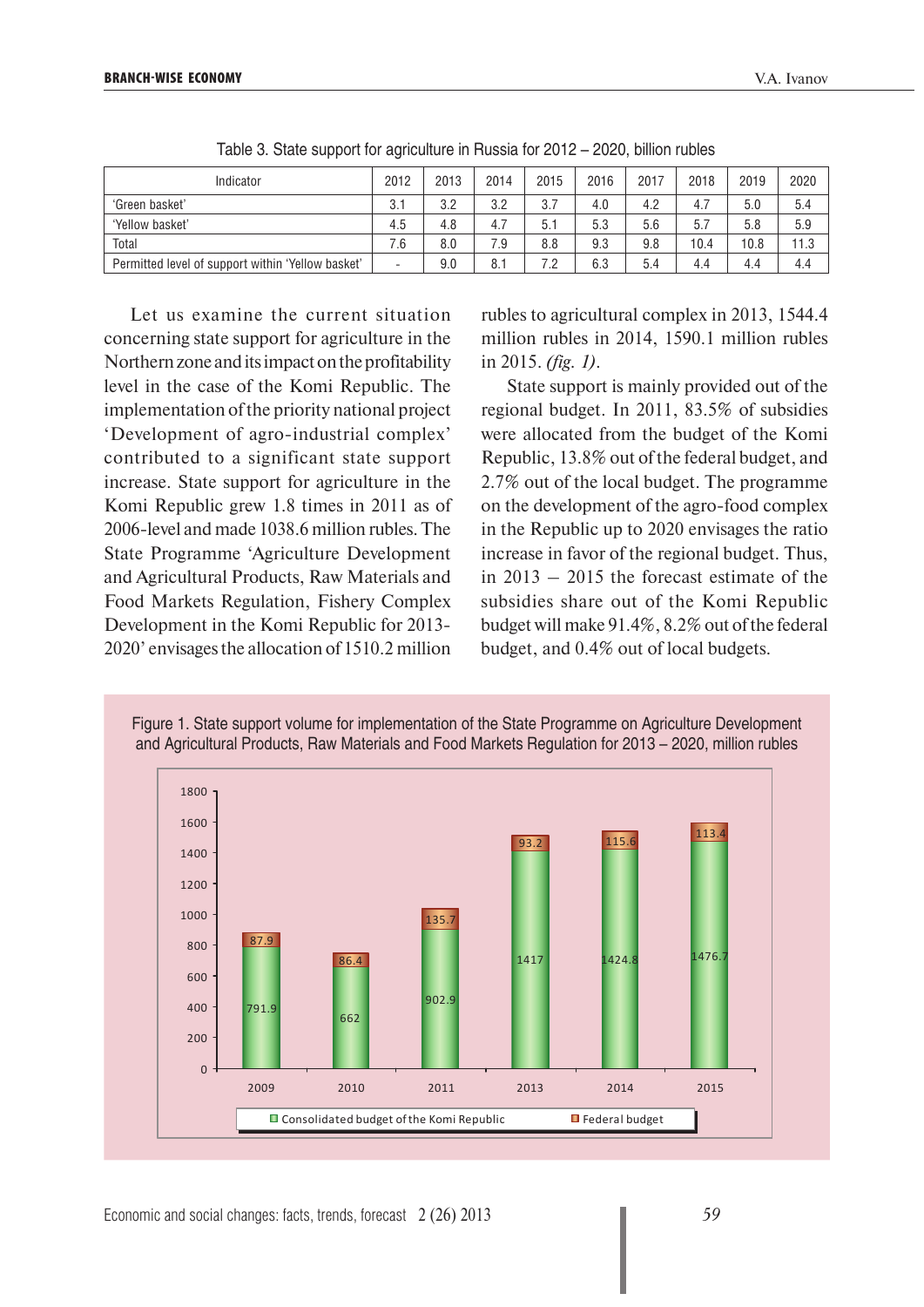Subsidies helped to avoid agricultural production loss. While in 2005 the loss ratio was 5.1% and in 2006 it fell to 0%, in 2011 its value was 6.6%. Since 2009 this indicator has a tendency towards decrease *(fig. 2)*.

In 2010 the profitability level of farms economic activity (subsidies not included) made only 0.7%, whereas the loss ratio in 2011 accounted for 0.8%.

Marketing of Plant Products remains unprofitable. Livestock profitability level (even including subsidies) is three times below the norm necessary for the expanded reproduction. Milk yield is insufficient, beef production is unprofitable. Only poultry meat profitability is close to the level, necessary for ensuring expanded reproduction. Venison is notable for high profitability rate *(tab. 4)*.

Livestock and swine-breeding modernization is constrained due to the lack of own financial sources for investment. Beef unprofitability, low yields of milk, pork and eggs do not allow the agrarian economic entities, producing these products to switch to the latest technologies without increasing the volume of state support.

## **Measures on agrarian economy adaptation to new conditions**

The conditions of Russia's accession to the WTO are unfavourable for the northern agrarian sector, particularly for the leading branch of livestock-breeding. This fact certainly affects beef and milk production. While broilers and eggs producing poultry plants functioning on an industrial basis since the 1970s, have conducted or have been accomplishing modernization with the application of the latest technologies during the implementation of the priority national project 'Agro-Industrial Complex Development', the production intensification had not been accomplished and the switch to industrial technologies was not completed in dairy and meat cattle-breeding. During the reform years the technical equipment of cattle-breeding farms significantly worsened, the number of milking machines for the 1990 – 2011 period reduced 10 times; the number of implemented cattle premises dropped 7 times. The transition to innovation technologies was not completed in swine-breeding, as well. Agricultural organizations, specializing

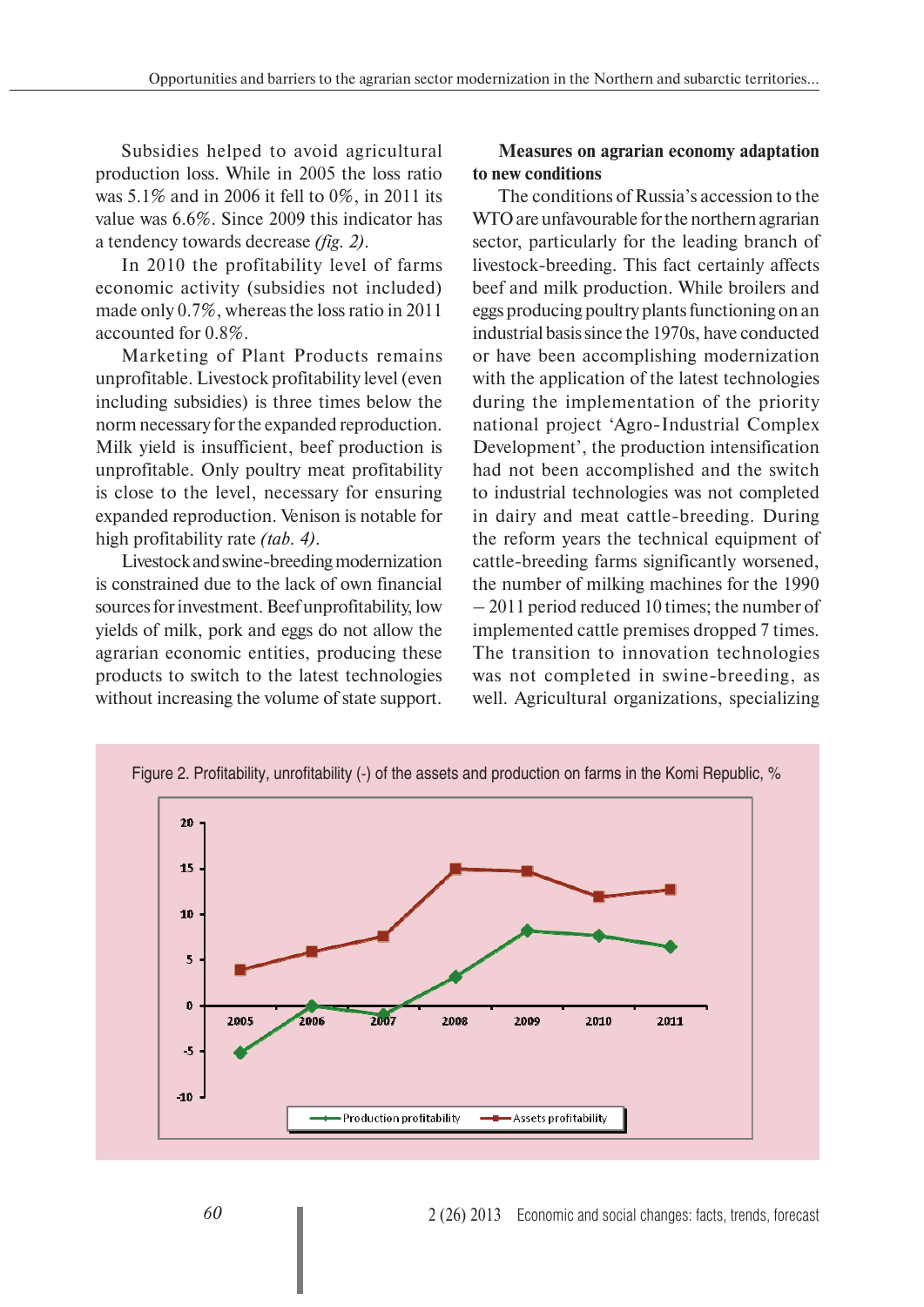| Indicator                      |         | Without subsidies | Including subsidies      |                          |  |
|--------------------------------|---------|-------------------|--------------------------|--------------------------|--|
|                                | 2010    | 2011              | 2010                     | 2011                     |  |
| Total profitability            | 5.3     | 4.1               | 12.5                     | 13.3                     |  |
| Plant-growing                  | $-13.7$ | $-15.2$           | $-13.5$                  | $-6.8$                   |  |
| Livestock-breeding             | 7.3     | 5.9               | 15.3                     | 15.2                     |  |
| Potato                         | 8.5     | $-9.3$            | 11.2                     | $-7.9$                   |  |
| Outdoor vegetables             | $-8.7$  | $-56.3$           | $\overline{\phantom{a}}$ | $\overline{\phantom{a}}$ |  |
| Indoor vegetables              | $-21.7$ | $-15.1$           | $\overline{\phantom{0}}$ | $-4.0$                   |  |
| Unprocessed livestock products |         |                   |                          |                          |  |
| Milk                           | $-26.5$ | $-27.4$           | 10.1                     | 9.0                      |  |
| Beef                           | $-28.8$ | $-21.4$           | $\overline{\phantom{a}}$ | $\overline{\phantom{a}}$ |  |
| Pork                           | 1.2     | 10.8              | 15.4                     | $\overline{\phantom{0}}$ |  |
| Venison                        | 51.7    | 62.8              | $\overline{\phantom{a}}$ | $\overline{\phantom{0}}$ |  |
| Poultry                        | 62.9    | 22.7              |                          |                          |  |
| Eggs                           | 5.5     | 7.7               | 10.3                     | 16.0                     |  |
| Processed livestock products   |         |                   |                          |                          |  |
| Dairy products                 | $-28.2$ | $-20.9$           | 1.6                      | 2.6                      |  |
| Cattle                         | $-48.3$ | $-48.9$           |                          | $-47.8$                  |  |
| Swine                          | $-6.2$  | $-8.2$            | 6.3                      | 9.6                      |  |
| Poultry                        | 36.4    | 29.5              | 36.6                     | 31.1                     |  |
| Deer                           | 9.6     | 9.7               | $\overline{\phantom{a}}$ | ٠                        |  |

Table 4. Profitability, unrofitability (-) of products produced on farms in the Komi Republic, %

in production of cattle-breeding and swinebreeding products, will not be able to carry out modernization processes that require vast financial resources without the state assistance.

All this must be taken into account while improving the state agrarian policy with regard to the agriculture functioning of the northern and subarctic territories under the conditions of Russia's accession to the WTO. In order to boost profitability and investment opportunities of the northern farming, a significant increase in direct state support is required. In case the revenues of agricultural producers are not supported through price subsidies on production, investment efficiency will be extremely low, and may not even be paid back.

Economic evaluation of innovation and investment projects on the construction of dairy farms for 100 and 200 head of cattle in the peripheral rural areas of the Komi Republic applying the latest technologies and at achieving high cows productivity (5500 kg), as well as projects consistent with the principles of organic production, showed that under the existing volume of state support

the given projects will be recouped in 12.49 and 11.25 years. Only the increase in direct state support through subsidizing cattle meat and milk prices, ensures an optimum level of profitability  $(42 - 48\%)$ , the payback period of projects (8 years) will be smaller than the loan period [2, p. 160-165]

So that not to limit the volume of direct support, i.e. the so-called 'yellow basket', adjustments to the WTO obligations on agriculture of the Far North regions and equated areas are needed. Under the WTO membership conditions the amount of direct support, which does not exceed 5% of agricultural production cost, is not taken into account.

Out of the total Russia's agricultural output 4.0% of potatoes, 2.8% of vegetables, 2.5% of milk, 2.0% of meat (slaughter weight) are produced in the Northern zone. It is necessary to make amendments to the Federal Law 'On Agricultural Development', stipulating that the funds aimed at the direct support of agriculture for the territories unfavourable for agricultural production are not subject to direct WTO norms and rules regulation.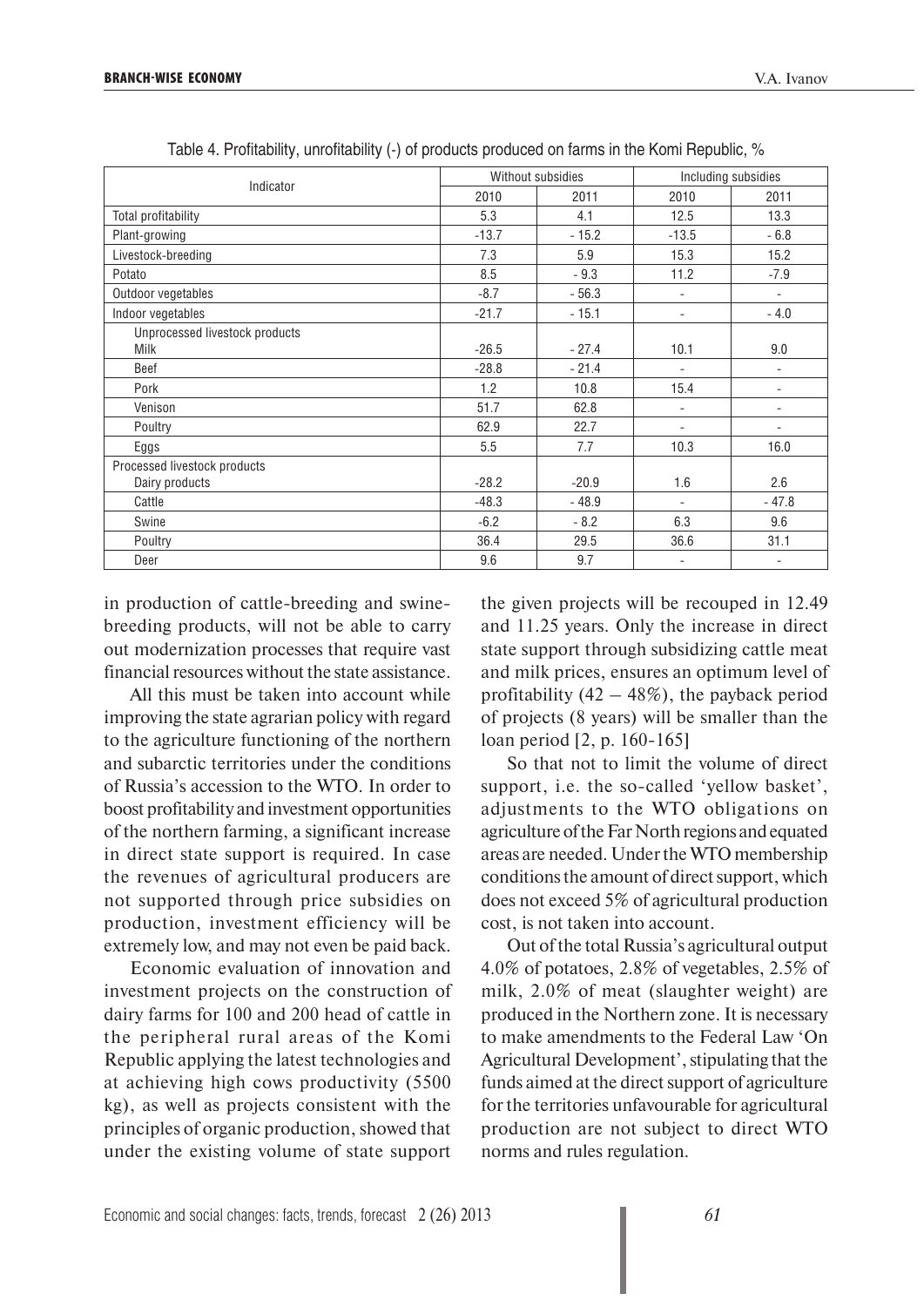The Ministry of Agriculture of the Russian Federation plans to make such amendment to the Law 'On Agricultural Development' to support the regions, which are in the conditions unfavourable for the agrarian production development [6, p. 8].

The prompt transfer of cattle-breeding on a new technological basis requires allocations from the federal budget subsidizing the growth of milk and beef volume, as well as subsidies for cattle and deer livestock expansion. Our country has four years  $(2013 - 2016)$  for increasing significantly direct state support for the development of agriculture. Agricultural producers of the Northern zone are to get partial compensations for purchasing modern technology and efficient equipment, mineral fertilizers, fuel, spare parts, mixed fodders; tariffs in the amount of 50% for railway and water transporting of material and technical resources; subsidies for interest rates on loans given after 1 January, 2013.

Since the State Programme 'On Agriculture Development and Agricultural Products, Raw Materials and Food Markets Regulation for  $2013 - 2020$ ' adopted in June, 2012 by the Government of the Russian Federation does not stipulate sub-programmes on the development of reindeer breeding and on poverty elimination among the rural population, the development of similar federal target programmes is required. Funding from the state budgets of the programme on the development of reindeer herding will enable to expand livestock, to store venison, to improve the production of valuable and profitable endocrine-enzyme raw materials, which are in great demand abroad. Implementation of the industry development programme will contribute to growth of employment among native population of the North. The state support provided to rural population that lives below poverty line, is included in the system of 'green basket' measures.

Under the WTO conditions, it is advisable to exempt the farmers from paying any taxes for 5 years, as it is done in a number of China's regions, as well as to enhance the role of longterm credits. Soft loan for the construction and modernization of cattle-breeding premises in the North should be given for  $20 - 25$  years, and for the purchase of machinery and equipment for  $6 - 8$  years.

The analysis of the possible negative consequences of Russia's accession to the WTO allows making several suggestions on the reduction of agricultural sector modernization risk in the northern regions.

1. Modernization of agriculture is necessary due to the suspension of agricultural production decline, the consolidation of agriculture positions ensuring the population food security, the rational use of natural and human capital, raising the living standards and quality of life of the rurals, the youth assignment to rural areas, the need to eliminate the substantial differentiation of the socioeconomic development in peripheral and suburban areas.

2. There are certain preconditions of the technical, technological and socio-economic development of the agrarian sector in the Komi Republic: availability of labor resources, natural fodder base (large areas of floodplain meadows); the possibility of organic products production; the demand for fresh dairy and meat products.

3. The main factors hampering modernization and innovation development of the agrarian sector include low investment attractiveness of the sector, the lack of own financial resources of the economic entities, insufficient amounts of state support provided in the agrarian sphere, the shortage of qualified personnel, low level of management, weak development of the production, market and social infrastructure.

4. During the next four years it is necessary to raise the volume of the country's consolidated